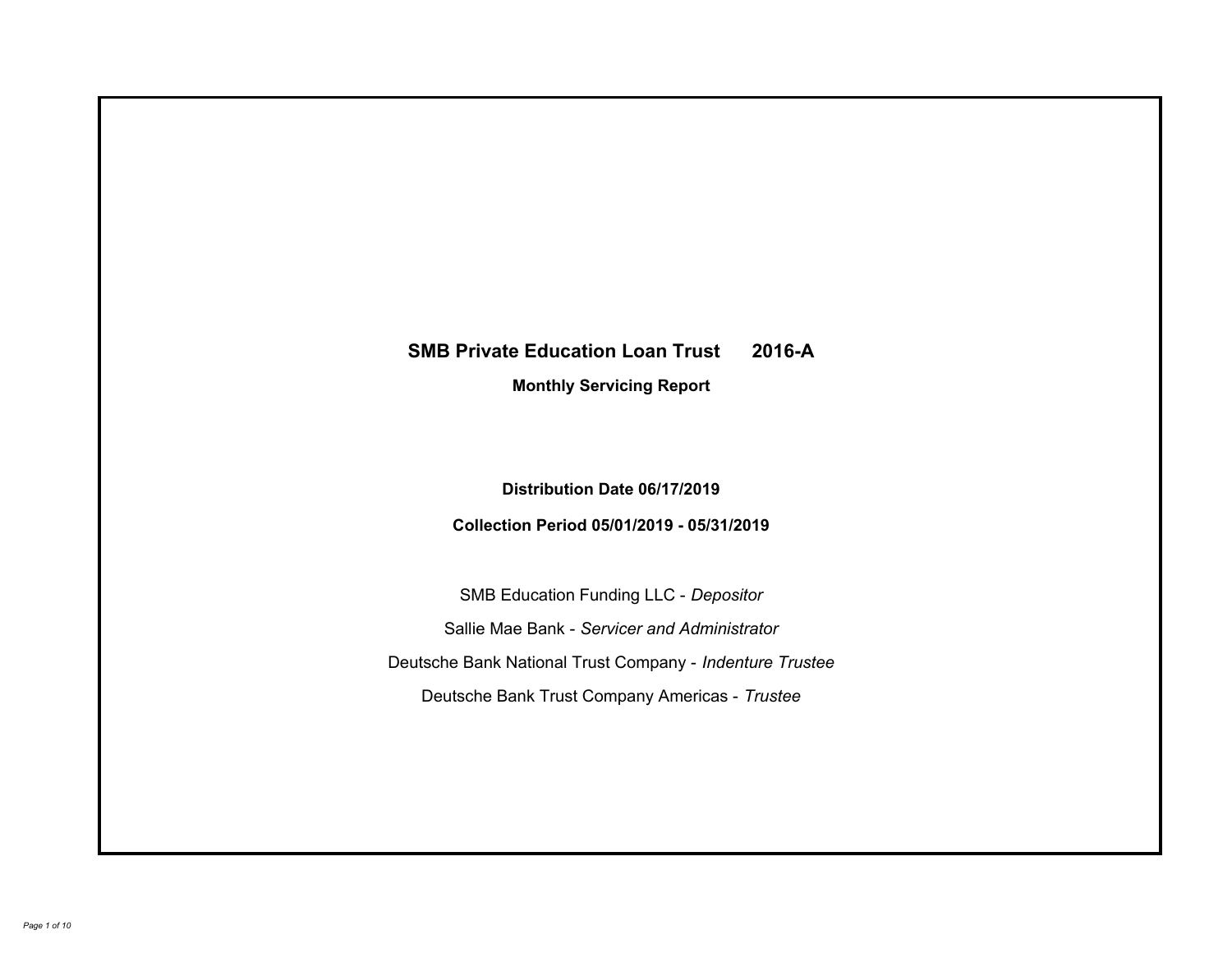| Α           | <b>Student Loan Portfolio Characteristics</b>                  |                                              | <b>Settlement Date</b><br>05/26/2016 | 04/30/2019           | 05/31/2019           |
|-------------|----------------------------------------------------------------|----------------------------------------------|--------------------------------------|----------------------|----------------------|
|             | Principal Balance                                              |                                              | \$585,861,635.84                     | \$398,967,059.60     | \$392,782,313.54     |
|             | Interest to be Capitalized Balance                             |                                              | 32,367,510.93                        | 22,497,626.21        | 22,564,350.12        |
|             | Pool Balance                                                   |                                              | \$618,229,146.77                     | \$421,464,685.81     | \$415,346,663.66     |
|             | Weighted Average Coupon (WAC)                                  |                                              |                                      |                      |                      |
|             |                                                                | WAC1 (Contractual Interest Rate on the Loan) | 8.26%                                | 9.52%                | 9.50%                |
|             |                                                                | WAC2 (Average of Applicable Interest Rate)   | 8.23%                                | 9.43%                | 9.42%                |
|             | WAC3 (Average of Actual Interest Rate)                         |                                              | 8.16%                                | 9.35%                | 9.33%                |
|             | Weighted Average Remaining Term                                |                                              | 134.18                               | 125.41               | 125.48               |
|             | Number of Loans                                                |                                              | 53,959                               | 37,214               | 36,656               |
|             | Number of Borrowers                                            |                                              | 52,283                               | 35,877               | 35,337               |
|             | Pool Factor<br>Since Issued Total Constant Prepayment Rate (1) |                                              |                                      | 0.681728916<br>9.54% | 0.671832873<br>9.52% |
|             |                                                                |                                              |                                      |                      |                      |
| B           | <b>Debt Securities</b>                                         | <b>Cusip/Isin</b>                            | 05/15/2019                           |                      | 06/17/2019           |
|             | A <sub>2</sub> A                                               | 78449FAB7                                    | \$151,748,610.95                     |                      | \$149,096,309.30     |
|             | A <sub>2</sub> B                                               | 78449FAC5                                    | \$93,276,669.12                      |                      | \$91,646,355.26      |
|             | В                                                              | 78449FAD3                                    | \$50,000,000.00                      |                      | \$50,000,000.00      |
|             |                                                                |                                              |                                      |                      |                      |
| $\mathsf C$ | <b>Certificates</b>                                            | <b>Cusip/Isin</b>                            | 05/15/2019                           |                      | 06/17/2019           |
|             | Residual                                                       | 78449F101                                    | \$100,000.00                         |                      | \$100,000.00         |
|             |                                                                |                                              |                                      |                      |                      |
| D           | <b>Account Balances</b>                                        |                                              | 05/15/2019                           |                      | 06/17/2019           |
|             | Reserve Account Balance                                        |                                              | \$1,557,854.00                       |                      | \$1,557,854.00       |
|             |                                                                |                                              |                                      |                      |                      |
| Е           | <b>Asset / Liability</b>                                       |                                              | 05/15/2019                           |                      | 06/17/2019           |
|             | Overcollateralization Percentage                               |                                              | 30.00%                               |                      | 30.00%               |
|             | Specified Overcollateralization Amount                         |                                              | \$126,439,405.74                     |                      | \$124,603,999.10     |
|             | Actual Overcollateralization Amount                            |                                              | \$126,439,405.74                     |                      | \$124,603,999.10     |

(1) For additional information, see 'Since Issued CPR Methodology' found on page 11 of this report.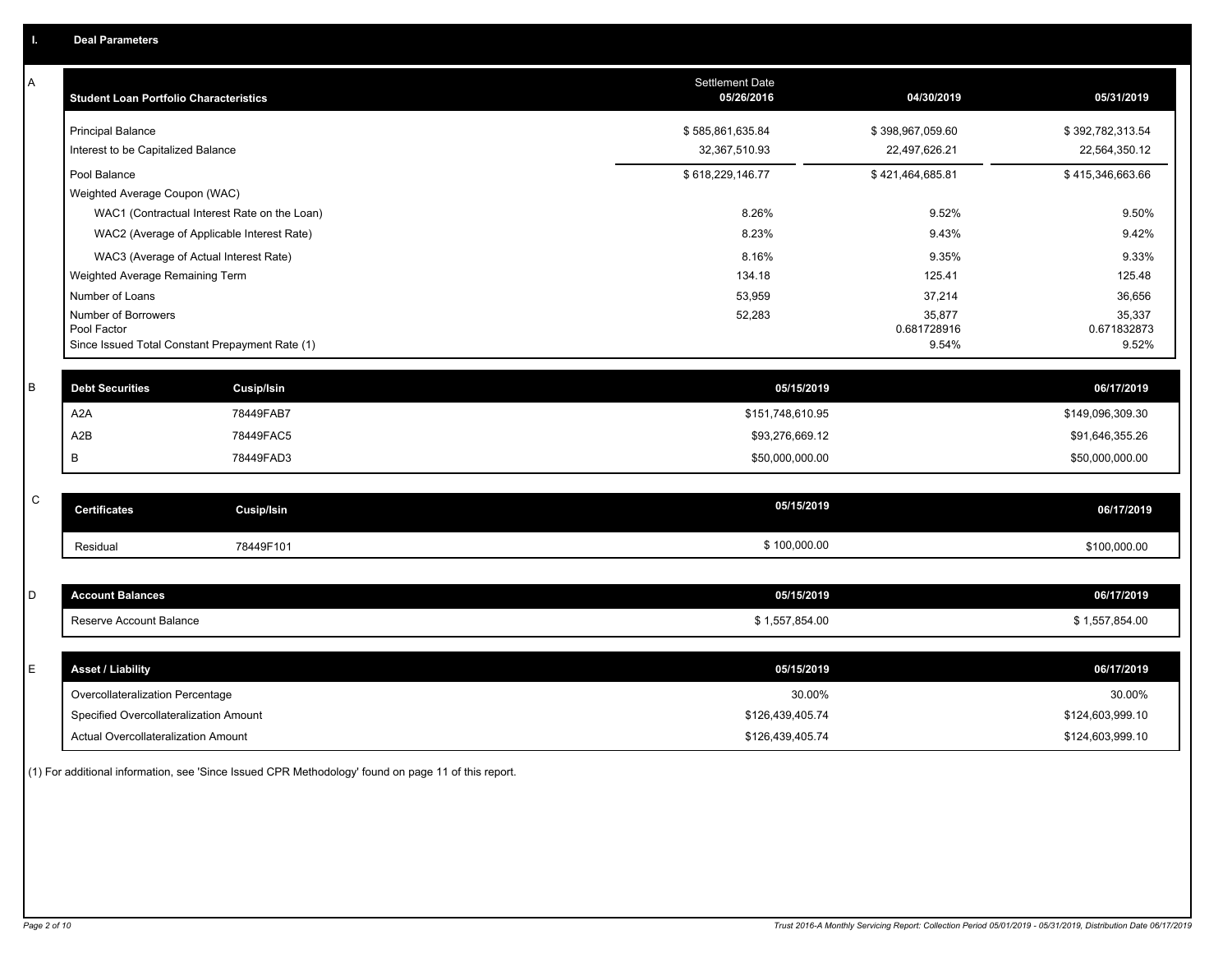# **II. 2016-A Trust Activity 05/01/2019 through 05/31/2019**

| Α | <b>Student Loan Principal Receipts</b>                           |                |  |
|---|------------------------------------------------------------------|----------------|--|
|   | <b>Borrower Principal</b>                                        | 6,617,380.64   |  |
|   | <b>Consolidation Activity Principal</b>                          | 0.00           |  |
|   | Seller Principal Reimbursement                                   | 0.00           |  |
|   | Servicer Principal Reimbursement                                 | 0.00           |  |
|   | Delinquent Principal Purchases by Servicer                       | 0.00           |  |
|   | <b>Other Principal Deposits</b>                                  | 20,498.81      |  |
|   | <b>Total Principal Receipts</b>                                  | \$6,637,879.45 |  |
| В | <b>Student Loan Interest Receipts</b>                            |                |  |
|   | <b>Borrower Interest</b>                                         | 2,230,053.06   |  |
|   | <b>Consolidation Activity Interest</b>                           | 0.00           |  |
|   | Seller Interest Reimbursement                                    | 0.00           |  |
|   | Servicer Interest Reimbursement                                  | 0.00           |  |
|   | Delinquent Interest Purchases by Servicer                        | 0.00           |  |
|   | <b>Other Interest Deposits</b>                                   | 183.27         |  |
|   | <b>Total Interest Receipts</b>                                   | \$2,230,236.33 |  |
| С | <b>Recoveries on Realized Losses</b>                             | \$81,589.59    |  |
| D | <b>Investment Income</b>                                         | \$20,728.53    |  |
| Е | <b>Funds Borrowed from Next Collection Period</b>                | \$0.00         |  |
| F | <b>Funds Repaid from Prior Collection Period</b>                 | \$0.00         |  |
| G | <b>Loan Sale or Purchase Proceeds</b>                            | \$0.00         |  |
| н | Initial Deposits to Distribution Account                         | \$0.00         |  |
|   | <b>Excess Transferred from Other Accounts</b>                    | \$0.00         |  |
| J | <b>Borrower Benefit Reimbursements</b>                           | \$0.00         |  |
| Κ | <b>Other Deposits</b>                                            | \$0.00         |  |
| L | <b>Other Fees Collected</b>                                      | \$0.00         |  |
| М | <b>AVAILABLE FUNDS</b>                                           | \$8,970,433.90 |  |
| N | Non-Cash Principal Activity During Collection Period             | \$453,133.39   |  |
| O | Aggregate Purchased Amounts by the Depositor, Servicer or Seller | \$20,682.08    |  |
| P | Aggregate Loan Substitutions                                     | \$0.00         |  |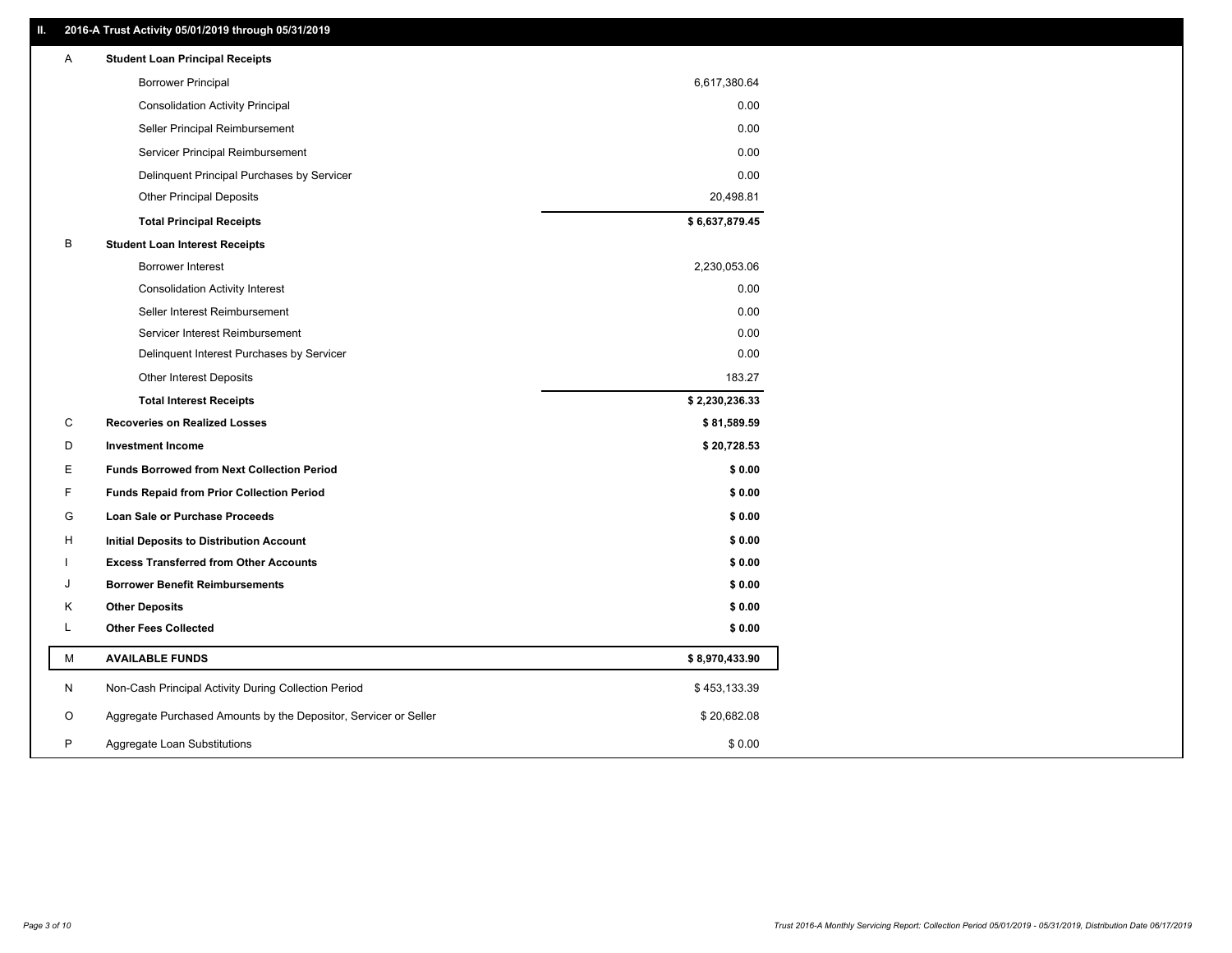|                   |                       |                          |         |                                                           | <b>Loans by Repayment Status</b> |                            |                          |         |                                                                  |                |                            |
|-------------------|-----------------------|--------------------------|---------|-----------------------------------------------------------|----------------------------------|----------------------------|--------------------------|---------|------------------------------------------------------------------|----------------|----------------------------|
|                   |                       |                          |         | 05/31/2019                                                |                                  |                            |                          |         | 04/30/2019                                                       |                |                            |
|                   |                       | <b>Wtd Avg</b><br>Coupon | # Loans | Principal and<br><b>Interest Accrued</b><br>to Capitalize | % of Principal                   | % of Loans in<br>Repay (1) | <b>Wtd Avg</b><br>Coupon | # Loans | <b>Principal and</b><br><b>Interest Accrued</b><br>to Capitalize | % of Principal | % of Loans in<br>Repay (1) |
| INTERIM:          | IN SCHOOL             | 10.67%                   | 2,012   | \$30,641,031.30                                           | 7.377%                           | $-$ %                      | 10.65%                   | 2,464   | \$37,646,978.16                                                  | 8.932%         | $-$ %                      |
|                   | GRACE                 | 10.55%                   | 1,049   | \$15,539,507.30                                           | 3.741%                           | $-$ %                      | 10.49%                   | 646     | \$8,942,992.00                                                   | 2.122%         | $-$ %                      |
|                   | <b>DEFERMENT</b>      | 10.37%                   | 1,945   | \$24,444,417.60                                           | 5.885%                           | $-$ %                      | 10.42%                   | 2,026   | \$25,365,424.41                                                  | 6.018%         | $-$ %                      |
| <b>REPAYMENT:</b> | <b>CURRENT</b>        | 9.07%                    | 29,590  | \$316,737,373.08                                          | 76.259%                          | 91.882%                    | 9.08%                    | 30,001  | \$319,869,703.13                                                 | 75.895%        | 91.520%                    |
|                   | 31-60 DAYS DELINQUENT | 9.07%                    | 531     | \$6,843,270.57                                            | 1.648%                           | 1.985%                     | 8.93%                    | 492     | \$6,621,667.80                                                   | 1.571%         | 1.895%                     |
|                   | 61-90 DAYS DELINQUENT | 8.80%                    | 242     | \$3,156,803.79                                            | 0.760%                           | 0.916%                     | 8.71%                    | 212     | \$2,845,258.67                                                   | 0.675%         | 0.814%                     |
|                   | > 90 DAYS DELINQUENT  | 10.32%                   | 128     | \$1,829,026.91                                            | 0.440%                           | 0.531%                     | 10.69%                   | 131     | \$1,985,933.76                                                   | 0.471%         | 0.568%                     |
|                   | <b>FORBEARANCE</b>    | 9.31%                    | 1,159   | \$16,155,233.11                                           | 3.890%                           | 4.686%                     | 9.48%                    | 1,242   | \$18,186,727.88                                                  | 4.315%         | 5.204%                     |
| <b>TOTAL</b>      |                       |                          | 36,656  | \$415,346,663.66                                          | 100.00%                          | 100.00%                    |                          | 37,214  | \$421,464,685.81                                                 | 100.00%        | 100.00%                    |

Percentages may not total 100% due to rounding  $\star$ 

1 Loans classified in "Repayment" include any loan for which interim interest only, \$25 fixed payments or full principal and interest payments are due.

|                         |                                                                                                                              |                          |         |                                                                  | <b>Loans by Borrower Status</b> |                                |                          |         |                                                                  |                |                                |
|-------------------------|------------------------------------------------------------------------------------------------------------------------------|--------------------------|---------|------------------------------------------------------------------|---------------------------------|--------------------------------|--------------------------|---------|------------------------------------------------------------------|----------------|--------------------------------|
|                         |                                                                                                                              |                          |         | 05/31/2019                                                       |                                 |                                |                          |         | 04/30/2019                                                       |                |                                |
|                         |                                                                                                                              | <b>Wtd Avg</b><br>Coupon | # Loans | <b>Principal and</b><br><b>Interest Accrued</b><br>to Capitalize | % of Principal                  | % of Loans in<br>P&I Repay (2) | <b>Wtd Avg</b><br>Coupon | # Loans | <b>Principal and</b><br><b>Interest Accrued</b><br>to Capitalize | % of Principal | % of Loans in<br>P&I Repay (2) |
| INTERIM:                | IN SCHOOL                                                                                                                    | 10.19%                   | 4,142   | \$61,849,297.34                                                  | 14.891%                         | $-$ %                          | 10.17%                   | 5,168   | \$77,525,040.00                                                  | 18.394%        | $-$ %                          |
|                         | <b>GRACE</b>                                                                                                                 | 10.14%                   | 2,256   | \$33,124,591.80                                                  | 7.975%                          | $-$ %                          | 10.13%                   | 1,339   | \$18,392,697.08                                                  | 4.364%         | $-$ %                          |
|                         | <b>DEFERMENT</b>                                                                                                             | 9.91%                    | 3,696   | \$46,397,452.27                                                  | 11.171%                         | $-$ %                          | 9.94%                    | 3,881   | \$48,342,548.90                                                  | 11.470%        | $-$ %                          |
| P&I REPAYMENT:          | <b>CURRENT</b>                                                                                                               | 8.91%                    | 24,537  | \$246,434,312.17                                                 | 59.332%                         | 89.948%                        | 8.93%                    | 24,794  | \$248,175,938.82                                                 | 58.884%        | 89.528%                        |
|                         | 31-60 DAYS DELINQUENT                                                                                                        | 8.99%                    | 506     | \$6,505,620.00                                                   | 1.566%                          | 2.375%                         | 8.81%                    | 456     | \$6,133,438.41                                                   | 1.455%         | 2.213%                         |
|                         | 61-90 DAYS DELINQUENT                                                                                                        | 8.73%                    | 233     | \$3,061,568.29                                                   | 0.737%                          | 1.117%                         | 8.64%                    | 205     | \$2,762,107.10                                                   | 0.655%         | 0.996%                         |
|                         | > 90 DAYS DELINQUENT                                                                                                         | 10.32%                   | 127     | \$1,818,588.68                                                   | 0.438%                          | 0.664%                         | 10.67%                   | 129     | \$1,946,187.62                                                   | 0.462%         | 0.702%                         |
|                         | <b>FORBEARANCE</b>                                                                                                           | 9.31%                    | 1,159   | \$16,155,233.11                                                  | 3.890%                          | 5.897%                         | 9.48%                    | 1,242   | \$18,186,727.88                                                  | 4.315%         | 6.561%                         |
| <b>TOTAL</b><br>$\star$ | Percentages may not total 100% due to rounding                                                                               |                          | 36,656  | \$415,346,663.66                                                 | 100.00%                         | 100.00%                        |                          | 37,214  | \$421,464,685.81                                                 | 100.00%        | 100.00%                        |
|                         | 2 Loans classified in "P&I Repayment" includes only those loans for which scheduled principal and interest payments are due. |                          |         |                                                                  |                                 |                                |                          |         |                                                                  |                |                                |

WAC reflects WAC3 To conform with company standard reporting these sections now include Princial and Interest Accrued to Capitalize.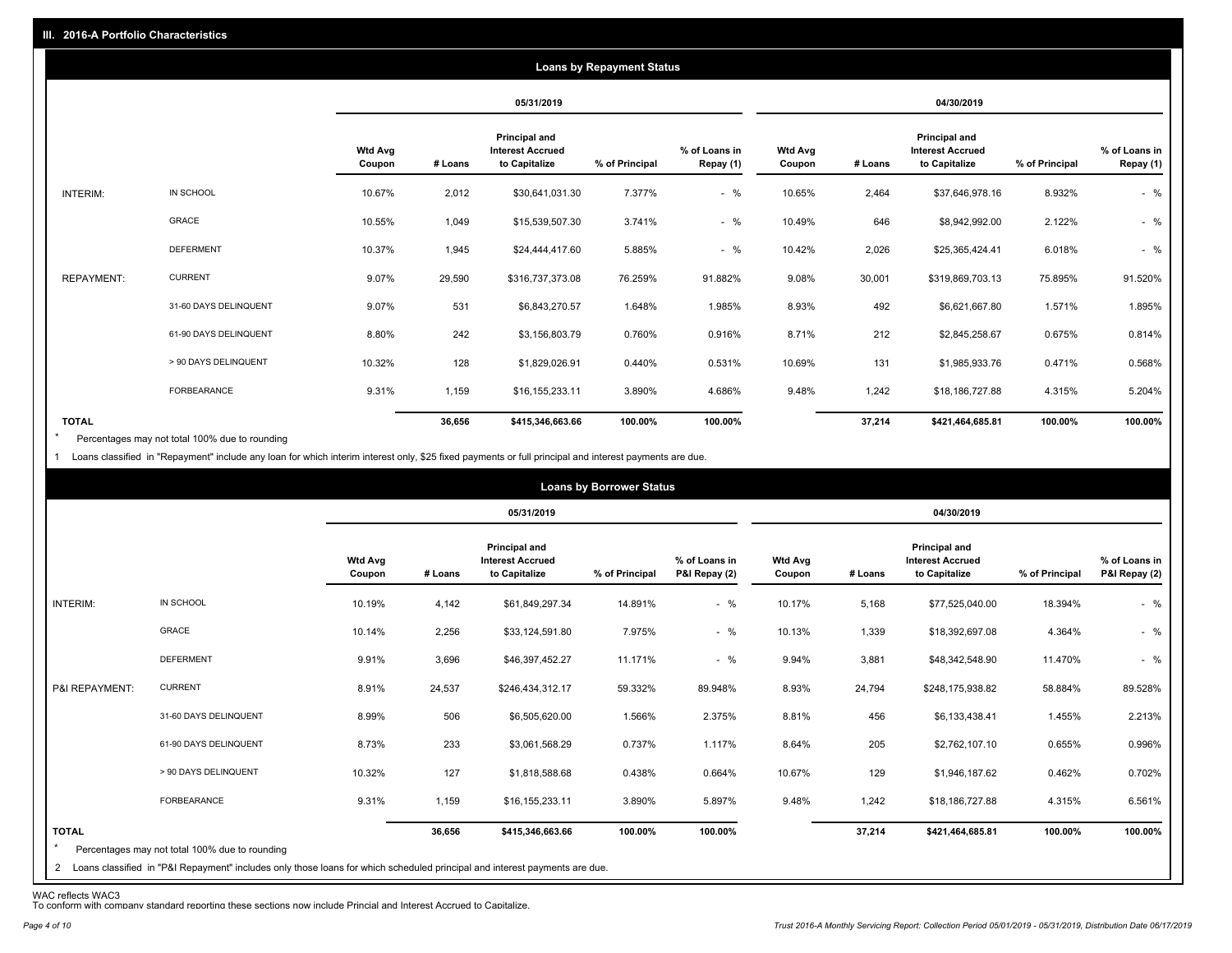|                                                                                                  | 5/31/2019        | 4/30/2019        |
|--------------------------------------------------------------------------------------------------|------------------|------------------|
| Pool Balance                                                                                     | \$415,346,663.66 | \$421,464,685.81 |
| Total # Loans                                                                                    | 36,656           | 37,214           |
| Total # Borrowers                                                                                | 35,337           | 35,877           |
| Weighted Average Coupon                                                                          | 9.42%            | 9.43%            |
| Weighted Average Remaining Term                                                                  | 125.48           | 125.41           |
| Percent of Pool - Cosigned                                                                       | 92.9%            | 92.9%            |
| Percent of Pool - Non Cosigned                                                                   | 7.1%             | 7.1%             |
| Borrower Interest Accrued for Period                                                             | \$3,109,617.55   | \$3,069,938.42   |
| <b>Outstanding Borrower Interest Accrued</b>                                                     | \$25,180,833.81  | \$25,115,665.58  |
| Gross Principal Realized Loss - Periodic *                                                       | \$306,806.44     | \$459,209.47     |
| Gross Principal Realized Loss - Cumulative *                                                     | \$15,544,879.07  | \$15,238,072.63  |
| Recoveries on Realized Losses - Periodic                                                         | \$81,589.59      | \$122,403.41     |
| Recoveries on Realized Losses - Cumulative                                                       | \$2,318,985.17   | \$2,237,395.58   |
| Net Losses - Periodic                                                                            | \$225,216.85     | \$336,806.06     |
| Net Losses - Cumulative                                                                          | \$13,225,893.90  | \$13,000,677.05  |
| Non-Cash Principal Activity - Capitalized Interest                                               | \$771,163.63     | \$438,883.29     |
| Since Issued Total Constant Prepayment Rate (CPR) (1)                                            | 9.52%            | 9.54%            |
| <b>Loan Substitutions</b>                                                                        | \$0.00           | \$0.00           |
| <b>Cumulative Loan Substitutions</b>                                                             | \$0.00           | \$0.00           |
| <b>Unpaid Servicing Fees</b>                                                                     | \$0.00           | \$0.00           |
| <b>Unpaid Administration Fees</b>                                                                | \$0.00           | \$0.00           |
| <b>Unpaid Carryover Servicing Fees</b>                                                           | \$0.00           | \$0.00           |
| Note Interest Shortfall                                                                          | \$0.00           | \$0.00           |
| Loans in Modification                                                                            | \$28,605,660.60  | \$27,484,956.46  |
| % of Loans in Modification as a % of Loans in Repayment (P&I)                                    | 11.10%           | 10.61%           |
|                                                                                                  |                  |                  |
| % Annualized Gross Principal Realized Loss - Periodic as a %<br>of Loans in Repayment (P&I) * 12 | 1.43%            | 2.13%            |
| % Gross Principal Realized Loss - Cumulative as a % of<br>Original Pool Balance                  | 2.51%            | 2.46%            |

\* In accordance with the Servicer's current policies and procedures, after September 1, 2017 loans subject to bankruptcy claims generally will not be reported as a charged-off unless and until they are delinquent for 120 d

(1) For additional information, see 'Since Issued CPR Methodology' found on page 11 of this report.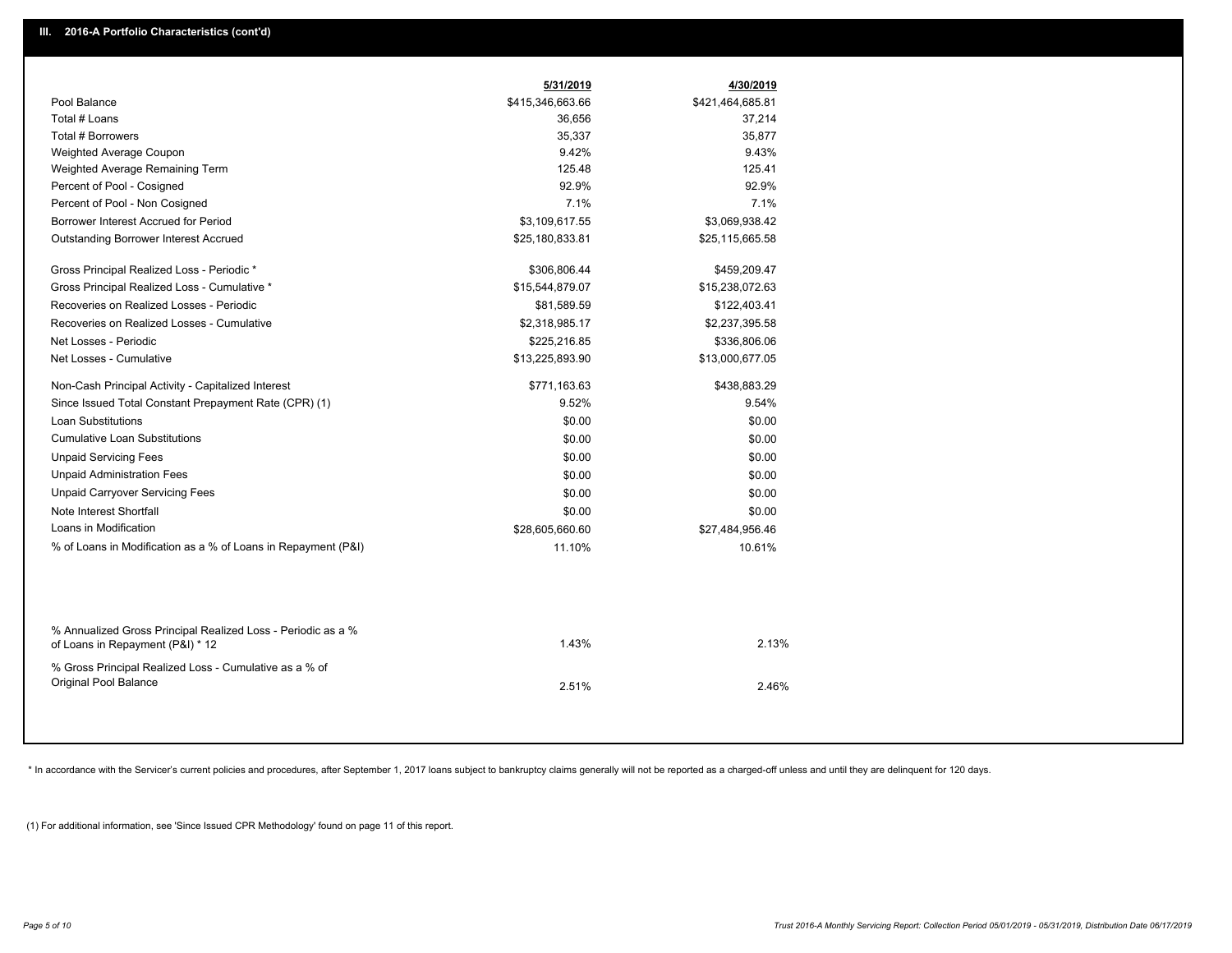#### **Loan Program**  A

|                                    | Weighted<br><b>Average Coupon</b> | # LOANS     | <b>\$ AMOUNT</b> | $%$ *    |
|------------------------------------|-----------------------------------|-------------|------------------|----------|
| - Smart Option Interest-Only Loans | 8.48%                             | 8,191       | \$69,109,547.64  | 16.639%  |
| - Smart Option Fixed Pay Loans     | 9.35%                             | 9,902       | \$132,977,201.82 | 32.016%  |
| - Smart Option Deferred Loans      | 9.60%                             | 18,563      | \$213,259,914.20 | 51.345%  |
| - Other Loan Programs              | $0.00\%$                          | $\mathbf 0$ | \$0.00           | 0.000%   |
| <b>Total</b>                       | 9.33%                             | 36,656      | \$415,346,663.66 | 100.000% |

\* Percentages may not total 100% due to rounding

B

C

**Index Type**

|                       | Weighted<br><b>Average Coupon</b> | # LOANS  | \$ AMOUNT        | $%$ *     |
|-----------------------|-----------------------------------|----------|------------------|-----------|
| - Fixed Rate Loans    | 7.59%                             | 7,778    | \$99,583,696.71  | 23.976%   |
| - LIBOR Indexed Loans | 9.88%                             | 28,878   | \$315,762,966.95 | 76.024%   |
| - Other Index Rates   | $0.00\%$                          | $\Omega$ | \$0.00           | $0.000\%$ |
| Total                 | 9.33%                             | 36,656   | \$415,346,663.66 | 100.000%  |

\* Percentages may not total 100% due to rounding

# **Weighted Average Recent FICO**

| (2)<br>Wtd Avg Recent FICO Band                                                                                                                                                                                                                          | # LOANS | <b>\$ AMOUNT</b> | $%$ *    |
|----------------------------------------------------------------------------------------------------------------------------------------------------------------------------------------------------------------------------------------------------------|---------|------------------|----------|
| $0 - 639$                                                                                                                                                                                                                                                | 3,116   | \$33,928,090.05  | 8.169%   |
| 640 - 669                                                                                                                                                                                                                                                | 2,264   | \$24,826,771.43  | 5.977%   |
| 670 - 699                                                                                                                                                                                                                                                | 3,879   | \$44,897,339.25  | 10.810%  |
| 700 - 739                                                                                                                                                                                                                                                | 7.718   | \$89,323,095.76  | 21.506%  |
| $740 +$                                                                                                                                                                                                                                                  | 19,674  | \$222,347,707.81 | 53.533%  |
| N/A <sup>(1)</sup>                                                                                                                                                                                                                                       | 5       | \$23,659.36      | 0.006%   |
| Total                                                                                                                                                                                                                                                    | 36,656  | \$415,346,663.66 | 100.000% |
| * Percentages may not total 100% due to rounding<br>1 Includes trust private education loans where recent FICO is unavailable or obtaining recent FICO is prohibited by law<br>2 Recent FICO is updated in quarterly intervals; unless prohibited by law |         |                  |          |

WAC reflects WAC3

To conform with company standard reporting these sections now include Princial and Interest Accrued to Capitalize.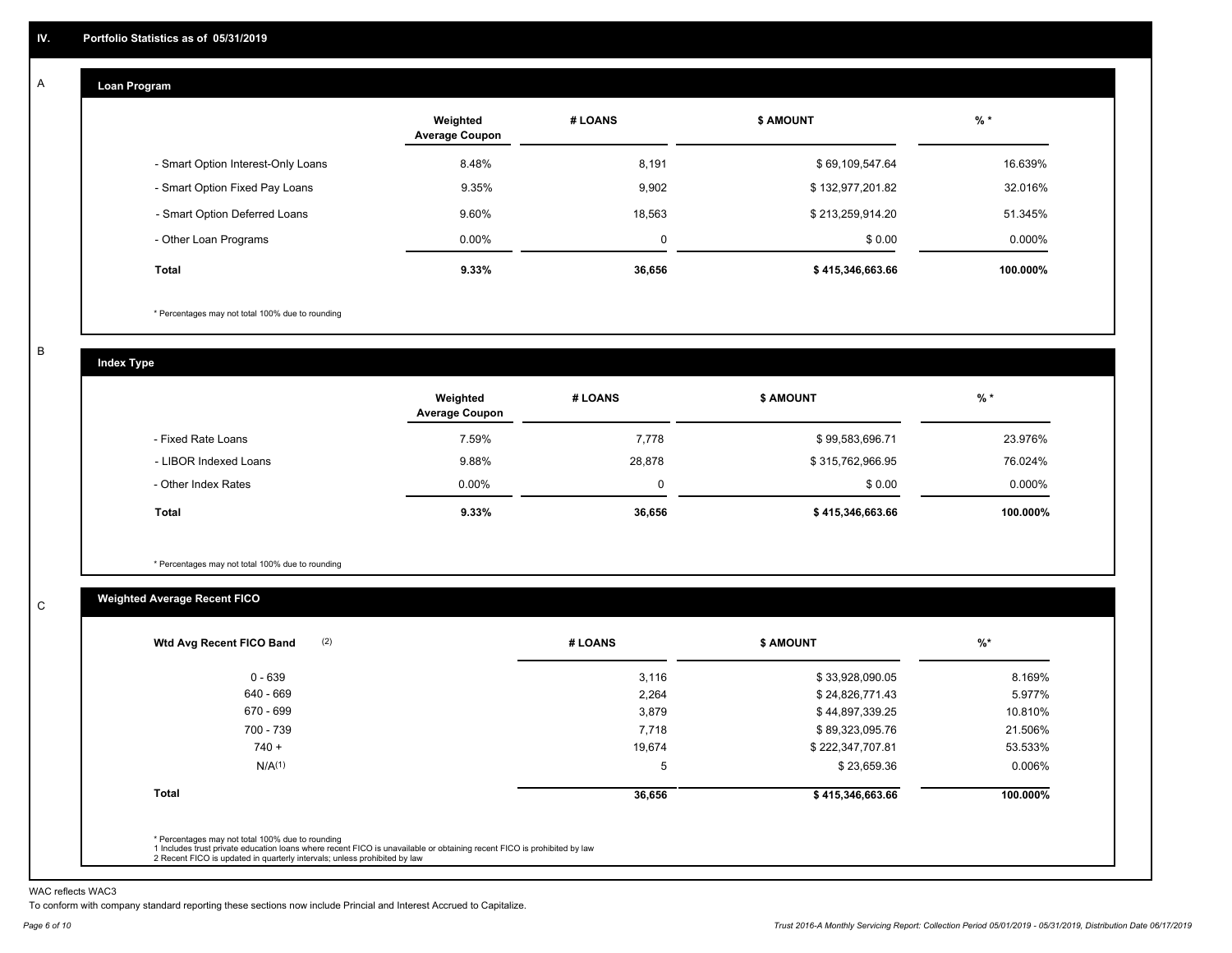| ۷. | 2016-A Reserve Account, Principal Distribution, and R-2 Certificate Calculations     |                  |
|----|--------------------------------------------------------------------------------------|------------------|
| А. | <b>Reserve Account</b>                                                               |                  |
|    | Specified Reserve Account Balance                                                    | \$1,557,854.00   |
|    | Actual Reserve Account Balance                                                       | \$1,557,854.00   |
| В. | <b>Principal Distribution Amount</b>                                                 |                  |
|    | i.<br>Class A Notes Outstanding                                                      | \$245,025,280.07 |
|    | ii.<br>Pool Balance                                                                  | \$415,346,663.66 |
|    | First Priority Principal Distribution Amount (i - ii)<br>iii.                        | \$0.00           |
|    | Class A and B Notes Outstanding<br>iv.                                               | \$295,025,280.07 |
|    | First Priority Principal Distribution Amount<br>ν.                                   | \$0.00           |
|    | Pool Balance<br>vi.                                                                  | \$415,346,663.66 |
|    | Specified Overcollateralization Amount<br>vii.                                       | \$124,603,999.10 |
|    | Regular Principal Distribution Amount (if (iv > 0, (iv - v) - (vi - vii))<br>viii.   | \$4,282,615.51   |
|    | Pool Balance<br>ix.                                                                  | \$415,346,663.66 |
|    | 10% of Initial Pool Balance<br>Х.                                                    | \$61,822,914.68  |
|    | First Priority Principal Distribution Amount<br>xi.                                  | \$0.00           |
|    | Regular Principal Distribution Amount<br>xii.                                        | \$4,282,615.51   |
|    | Available Funds (after payment of waterfall items A through I)<br>xiii.              | \$3,508,223.18   |
|    | xiv. Additional Principal Distribution Amount (if(vi <= x,min(xiii, vi - xi - xii))) | \$0.00           |
| c. | R-2 Certificate                                                                      |                  |
|    | <b>Previous Notional Balance</b>                                                     | \$37,490,591.00  |
|    | Shortfall of Principal                                                               | \$0.00           |
|    | Shortfall of Interest                                                                | \$0.00           |
|    | <b>Current Notional Balance</b>                                                      | \$37,490,591.00  |
|    | Excess Distribution Allocated (1)                                                    | \$989,328.83     |
|    |                                                                                      |                  |
|    |                                                                                      |                  |

1. Until the notional amount of the R-2 Certificate is reduced to zero and if there is excess cash through the distribution available it will be distributed to the R-2 Certificate, otherwise the amount will be zero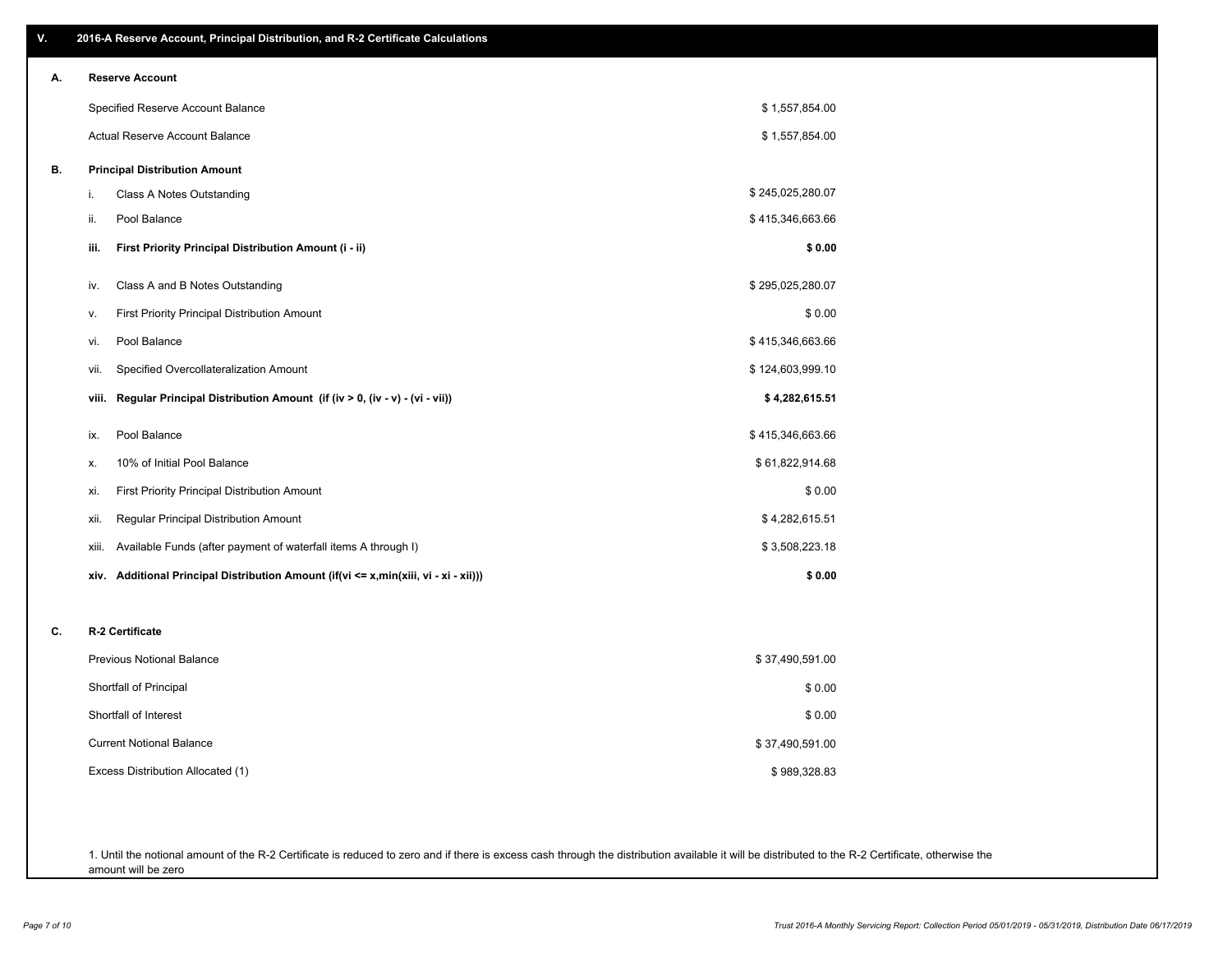|    |                                                         | Paid           | <b>Funds Balance</b> |
|----|---------------------------------------------------------|----------------|----------------------|
|    | <b>Total Available Funds</b>                            |                | \$8,970,433.90       |
| A  | <b>Trustee Fees</b>                                     | \$0.00         | \$8,970,433.90       |
| B  | <b>Servicing Fees</b>                                   | \$266,575.53   | \$8,703,858.37       |
| C  | i. Administration Fees                                  | \$8,333.00     | \$8,695,525.37       |
|    | ii. Unreimbursed Administrator Advances plus any Unpaid | \$0.00         | \$8,695,525.37       |
| D  | Class A Noteholders Interest Distribution Amount        | \$678,286.97   | \$8,017,238.40       |
| E. | <b>First Priority Principal Payment</b>                 | \$0.00         | \$8,017,238.40       |
| F. | <b>Class B Noteholders Interest Distribution Amount</b> | \$226,399.71   | \$7,790,838.69       |
| G  | <b>Reinstatement Reserve Account</b>                    | \$0.00         | \$7,790,838.69       |
| H  | <b>Regular Principal Distribution</b>                   | \$4,282,615.51 | \$3,508,223.18       |
| -1 | <b>Carryover Servicing Fees</b>                         | \$0.00         | \$3,508,223.18       |
| J  | Additional Principal Distribution Amount                | \$0.00         | \$3,508,223.18       |
| Κ  | Unpaid Expenses of Trustee                              | \$0.00         | \$3,508,223.18       |
| L  | Unpaid Expenses of Administrator                        | \$0.00         | \$3,508,223.18       |
| М  | i. Remaining Funds to the R-1 Certificateholder(s)      | \$2,518,894.35 | \$989,328.83         |
|    | ii. Remaining Funds to the R-2 Certificateholder(s)     | \$989,328.83   | \$0.00               |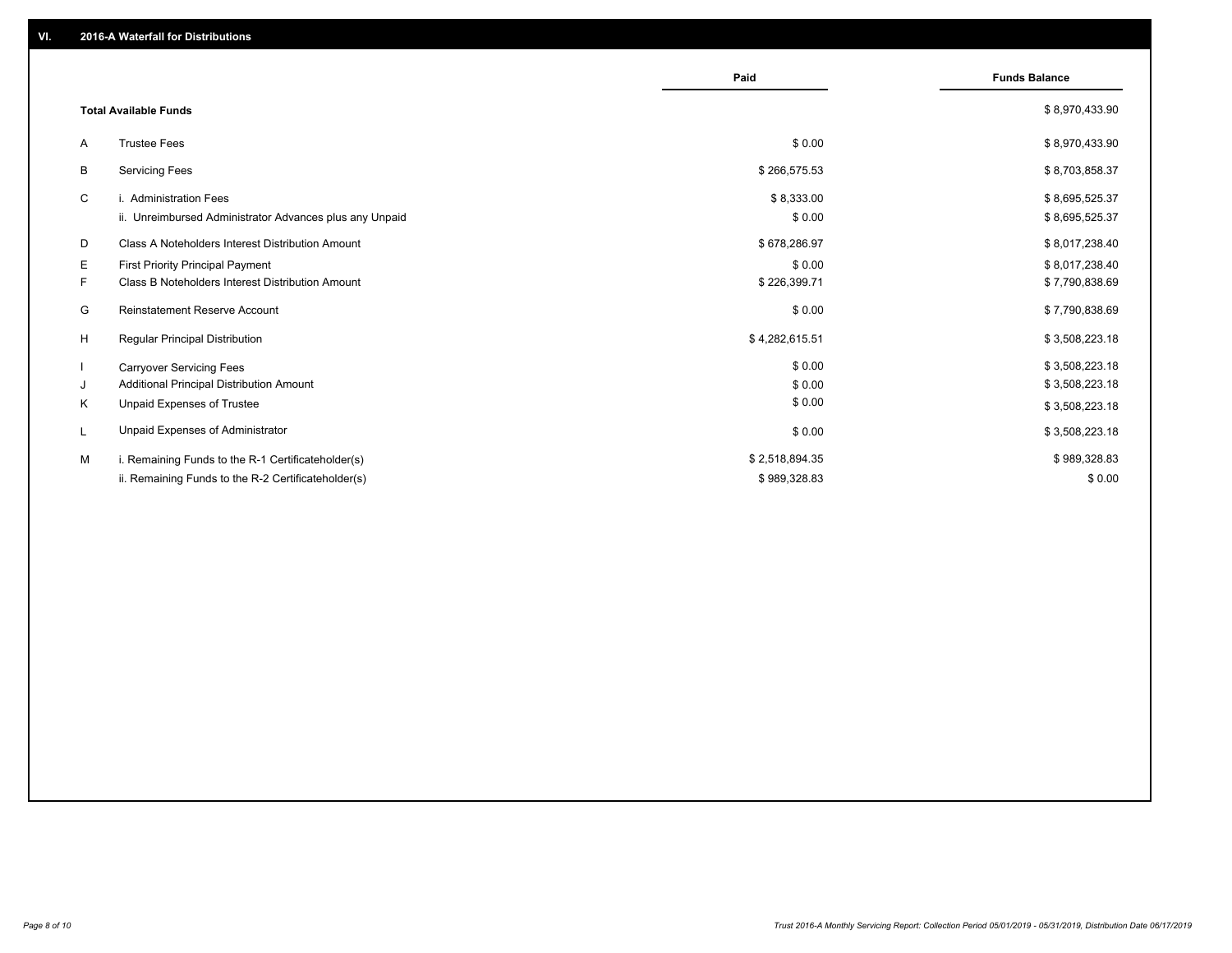| <b>Distribution Amounts</b>                                |                         |                         |                         |
|------------------------------------------------------------|-------------------------|-------------------------|-------------------------|
|                                                            | A <sub>2</sub> A        | A <sub>2</sub> B        | В                       |
| Cusip/Isin                                                 | 78449FAB7               | 78449FAC5               | 78449FAD3               |
| <b>Beginning Balance</b>                                   | \$151,748,610.95        | \$93,276,669.12         | \$50,000,000.00         |
| Index                                                      | <b>FIXED</b>            | <b>LIBOR</b>            | <b>LIBOR</b>            |
| Spread/Fixed Rate                                          | 2.70%                   | 1.50%                   | 2.50%                   |
| Record Date (Days Prior to Distribution)                   | 1 NEW YORK BUSINESS DAY | 1 NEW YORK BUSINESS DAY | 1 NEW YORK BUSINESS DAY |
| <b>Accrual Period Begin</b>                                | 5/15/2019               | 5/15/2019               | 5/15/2019               |
| <b>Accrual Period End</b>                                  | 6/15/2019               | 6/17/2019               | 6/17/2019               |
| Daycount Fraction                                          | 0.08333333              | 0.09166667              | 0.09166667              |
| Interest Rate*                                             | 2.70000%                | 3.93963%                | 4.93963%                |
| Accrued Interest Factor                                    | 0.002250000             | 0.003611327             | 0.004527994             |
| <b>Current Interest Due</b>                                | \$341,434.37            | \$336,852.60            | \$226,399.71            |
| Interest Shortfall from Prior Period Plus Accrued Interest | $$ -$                   | $\frac{1}{2}$           | $\mathcal{S}$ -         |
| <b>Total Interest Due</b>                                  | \$341,434.37            | \$336,852.60            | \$226,399.71            |
| <b>Interest Paid</b>                                       | \$341,434.37            | \$336,852.60            | \$226,399.71            |
| Interest Shortfall                                         | $$ -$                   | $\mathsf{\$}$ -         | $\mathsf{\$}$ -         |
| <b>Principal Paid</b>                                      | \$2,652,301.65          | \$1,630,313.86          | $\mathcal{S}$ -         |
| <b>Ending Principal Balance</b>                            | \$149,096,309.30        | \$91,646,355.26         | \$50,000,000.00         |
| Paydown Factor                                             | 0.012166521             | 0.012166521             | 0.000000000             |
| <b>Ending Balance Factor</b>                               | 0.683928024             | 0.683928024             | 1.000000000             |

\* Pay rates for Current Distribution. For the interest rates applicable to the next distribution date, please see https://www.salliemae.com/about/investors/data/SMBabrate.txt.

**VII. 2016-A Distributions**